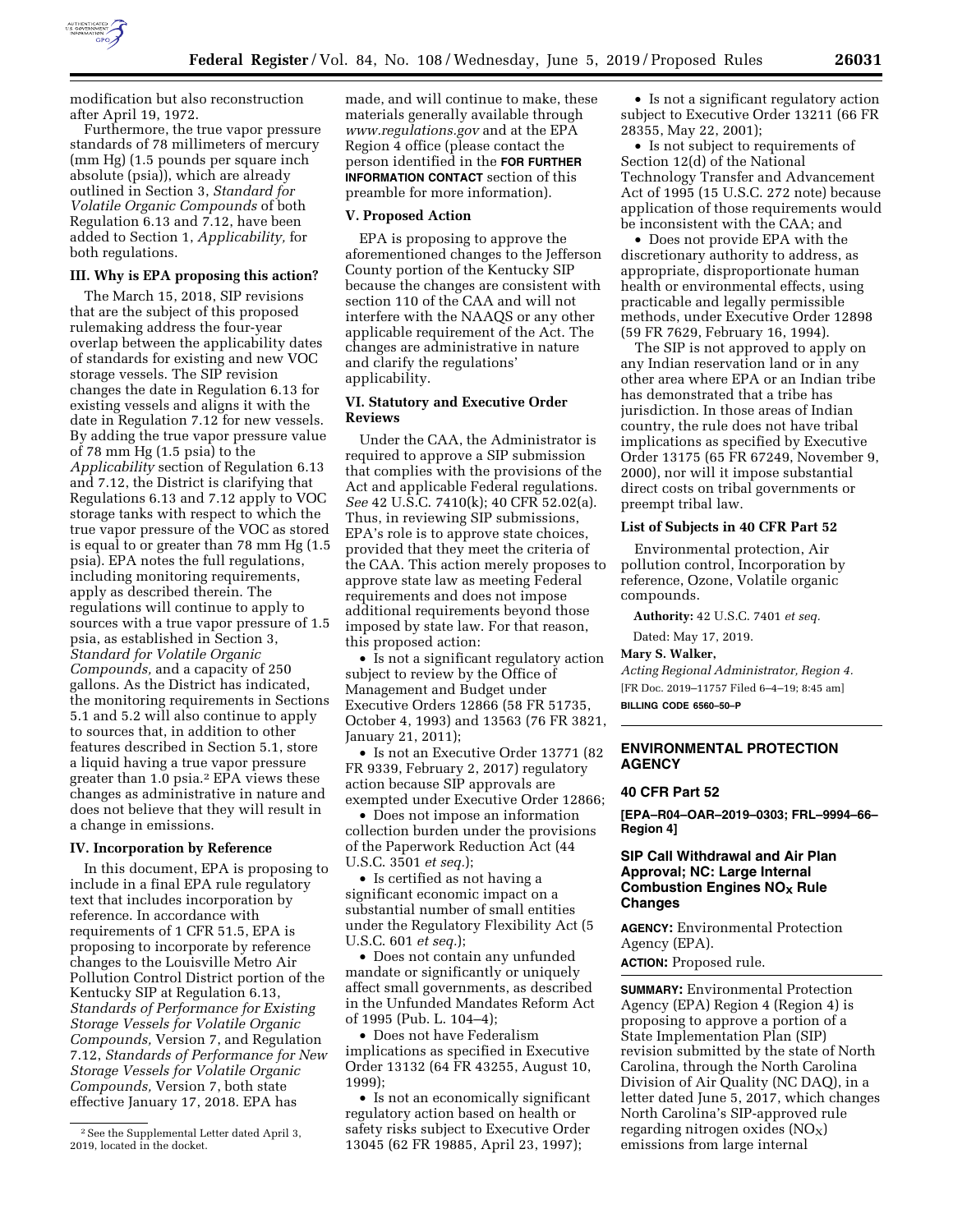combustion engine sources. In so doing, Region 4 is first considering adopting an alternative policy regarding startup, shutdown, and malfunction (SSM) exemption provisions in SIPs that departs from EPA's 2015 national policy on this subject and, accordingly, if that policy is adopted, is also proposing to withdraw the SIP call issued to North Carolina for exemptions contained in the existing SIP-approved provisions for SSM events.

**DATES:** Comments must be received on or before August 5, 2019.

**ADDRESSES:** Submit your comments, identified by Docket ID No. EPA–R04– OAR–2019–0303 at *[https://](https://www.regulations.gov) [www.regulations.gov.](https://www.regulations.gov)* Follow the online instructions for submitting comments. Once submitted, comments cannot be edited or removed from *Regulations.gov.*  EPA may publish any comment received to its public docket. Do not submit electronically any information you consider to be Confidential Business Information (CBI) or other information whose disclosure is restricted by statute. Multimedia submissions (audio, video, etc.) must be accompanied by a written comment. The written comment is considered the official comment and should include discussion of all points you wish to make. EPA will generally not consider comments or comment contents located outside of the primary submission (*i.e.,* on the web, cloud, or other file sharing system). For additional submission methods, the full EPA public comment policy, information about CBI or multimedia submissions, and general guidance on making effective comments, please visit *[https://www2.epa.gov/dockets/](https://www2.epa.gov/dockets/commenting-epa-dockets)  [commenting-epa-dockets.](https://www2.epa.gov/dockets/commenting-epa-dockets)* 

**FOR FURTHER INFORMATION CONTACT:** Joel Huey, Air Planning and Implementation Branch, Air and Radiation Division, U.S. Environmental Protection Agency, Region 4, 61 Forsyth Street SW, Atlanta, Georgia 30303–8960. Mr. Huey can be reached by phone at (404) 562–9104 or via electronic mail at *[huey.joel@epa.gov.](mailto:huey.joel@epa.gov)* 

# **SUPPLEMENTARY INFORMATION:**

# **Table of Contents**

The following topics are discussed in this preamble:

- I. Background on SIPs
- II. EPA's SSM SIP Policy
- III. Alternative Policy Under Consideration on Exemption Provisions in SIPs
- IV. Region 4's Evaluation of the North Carolina SIP and Proposal With Respect to the North Carolina SIP Call
- V. Region 4's Proposal To Approve North Carolina's June 5, 2017, SIP Revision
- A. Summary of North Carolina's June 5, 2017, SIP Revision Changes to Rule .1423
- B. Region 4's Analysis of North Carolina's June 5, 2017, SIP Revision Changes to Rule .1423
- VI. Incorporation by Reference VII. Proposed Action

VIII. Statutory and Executive Order Reviews

#### **I. Background on SIPs**

Pursuant to Clean Air Act (CAA or Act) section 110, states adopt and periodically revise SIPs with a goal of attaining and maintaining the national ambient air quality standards (NAAQS).1 A SIP or SIP revision contains state regulatory or statutory requirements and is submitted by the state to EPA for approval. If EPA determines the SIP submission meets the applicable requirements of the CAA, EPA must approve the submission. Upon EPA's approval of the submission, the SIP provisions that EPA approves become federally enforceable.

Certain events trigger the need for a state to revise or update its SIP. For example, ''infrastructure'' SIP revisions are required after EPA promulgates a new or revised NAAQS. Revisions to the SIP are required after an area is designated or redesignated nonattainment for a NAAQS. A state may be required to revise its SIP after EPA revises its rules to clarify certain requirements of the CAA. A state may also revise its SIP on its own initiative due to revisions to state law or the need to update its regulations. EPA must act on each submitted SIP revision in accordance with applicable CAA requirements.

If EPA determines at any time that a SIP is substantially inadequate to attain or maintain the relevant NAAQS, to mitigate interstate pollutant transport, or to otherwise comply with CAA requirements, EPA will issue a ''SIP call'' pursuant to CAA section 110(k)(5) requiring the state to revise the SIP to address the inadequacy.

In this action, Region 4 is proposing to approve a SIP revision submitted by NC DAQ, through a letter dated June 5, 2017, which seeks to change North Carolina's SIP-approved rule regarding  $NO<sub>x</sub>$  emissions from large internal combustion engine sources at 15A N.C. Admin. Code 02D .1423. Relevant to this action, in 2015 EPA restated its national policy prohibiting the inclusion of provisions in SIPs that exempt excess emissions during periods of SSM and issued a SIP call to North Carolina to address two specific provisions in the State's implementation plan that provide discretion to the state agency to exempt emissions from being considered a violation of an otherwise

applicable appropriate rule, in certain circumstances.2 Also relevant, the June 5, 2017, SIP submission revises a different provision in the NC code that was not included in the 2015 SSM SIP call but which includes a sub-provision that automatically exempts from regulation periods of startup, shutdown and malfunction, not to exceed 36 consecutive hours, and scheduled maintenance activities.3 Accordingly, in order to approve the June 5, 2017, SIP revision, Region 4 is first considering adopting an alternative policy with respect to SSM exemption provisions in SIPs. If Region 4 adopts an alternative policy, Region 4 is also proposing to withdraw the SIP call issued to North Carolina based on the alternative policy under consideration regarding SSM exemptions, the rationale for which is discussed in Section III in this document. Region 4's proposed approval of the  $NO<sub>X</sub>$  emissions SIP revision is described in Section V in this document.

# **II. EPA's SSM SIP Policy**

In the final SSM SIP Call Action of 2015,4 EPA updated and restated its national policy regarding provisions in SIPs that exempt periods of SSM events from otherwise applicable emission limitations. Referencing previously issued guidance documents and regulatory actions, the Agency expressed its interpretation of the CAA that SIP provisions cannot include exemptions from emission limitations for emissions during SSM events.5 EPA's position in the 2015 SSM SIP Call was that the general definitions provision of the CAA providing that an emission limitation must apply to a source ''continuously'' means that an approved SIP cannot include periods during which emissions from sources are legally or functionally exempt from regulation.

In the 2015 SSM SIP Call Action, the Agency defined the term ''automatic exemption'' as a generally applicable SIP provision that does not consider periods of excess emissions as violations of an applicable emission limitation if certain conditions existed during the exceedance period.<sup>6</sup> The Agency defined a ''director's discretion

4*See* 80 FR 33839 (June 12, 2015).

6 *Id.* at 33977.

<sup>1</sup>*See* 40 CFR part 50.

<sup>2</sup>*See* 80 FR 33839, 33964 (June 12, 2015). EPA issued a SIP call regarding provisions 15A N.C. Admin. Code 2D .0535(c) and 15A N.C. Admin. Code 2D .0535(g).

<sup>3</sup> 15A N.C. Admin. Code 02D .1423 was not included in the 2015 SSM SIP call because, in that action, EPA elected to review the specific provisions identified by Sierra Club in its petition regarding the SSM SIP call. 80 FR at 33880.

<sup>5</sup> *Id.* at 33976.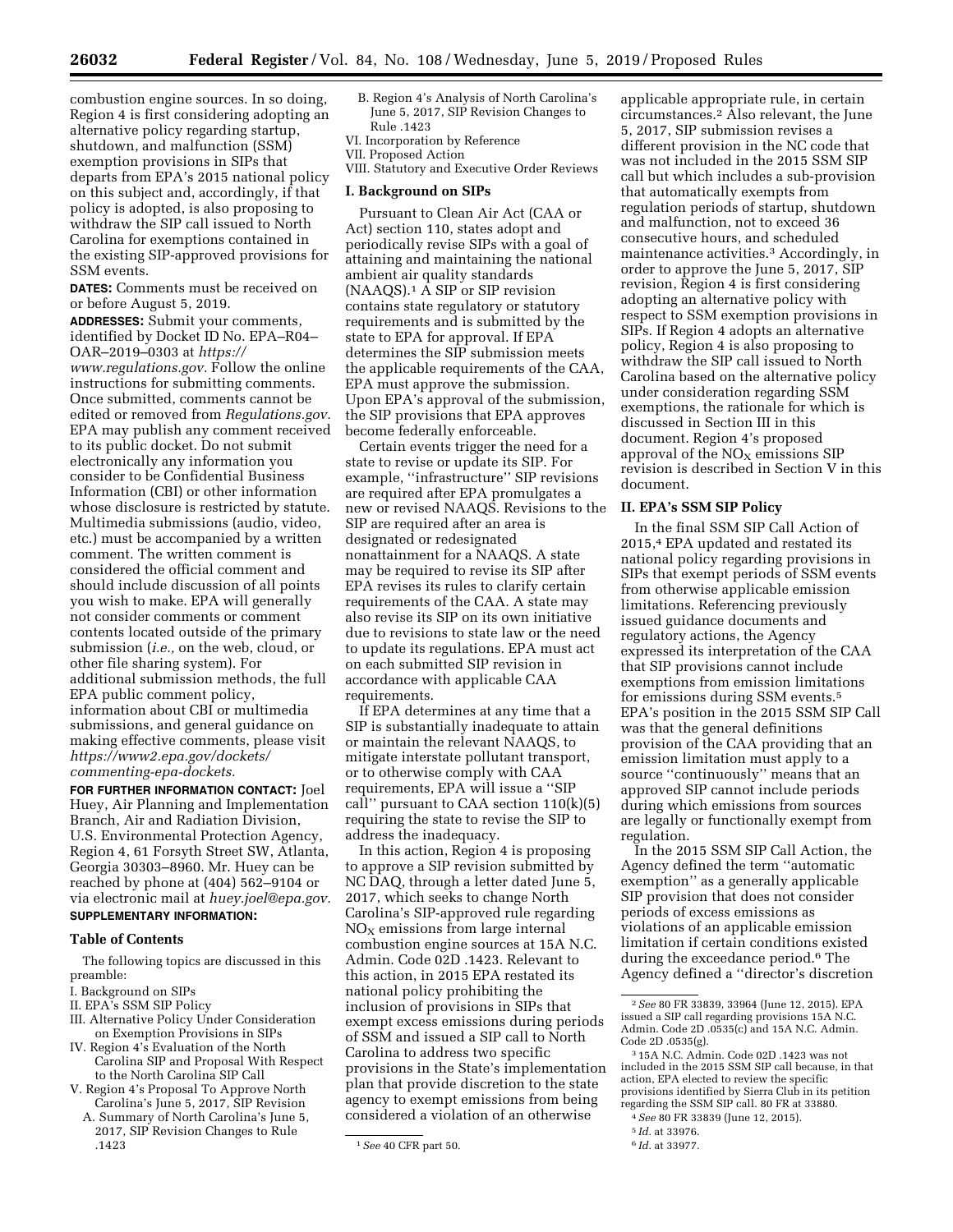provision'' as a regulatory provision that Call Action, the Agency did allow that authorizes a state regulatory official to grant exemptions or variances from otherwise applicable emission limitations or to otherwise excuse noncompliance with applicable emission limitations, where the regulatory official's determination would be binding on EPA and the public.7 The Agency defined ''emission limitation'' in the SIP context, relying on the general definition set forth in CAA section 302(k), as a legally binding restriction on emissions from a source or source category, such as a numerical emission limitation, a numerical emission limitation with higher or lower levels applicable during specific modes of source operation, a specific technological control measure requirement, a work practice standard, or a combination of these things as components of a comprehensive and continuous emission limitation.8 As stated in the 2015 SSM SIP Call Action, the Agency took the position that an emission limitation ''must be applicable to the source continuously, *i.e.,* cannot include periods during which emissions from the source are legally or functionally exempt from regulation."<sup>9</sup>

Relying substantially on its interpretation of the general definition of emission limitation in CAA section 302(k)—specifically, that that definition provides that emission limitations must limit emissions of air pollutants ''on a continuous basis''—the Agency explained its position that exemptions from emission limitations in SIPs, whether automatic or discretionary, were not permissible in SIPs.10 EPA explained that even a brief exemption from an otherwise applicable limit would render the emission limitation non-continuous.11

With respect to discretionary exemptions, the Agency took the position that a regulatory official's grant of an exemption pursuant to a ''director's discretion'' exemption could result in air agency personnel modifying a SIP requirement without going through the CAA statutory process for SIP revisions.12 In the 2015 SSM SIP

some director's discretion exemptions could be included in SIPs, if those exemptions were structured such that variances or deviations from the otherwise applicable emission limitation or SIP requirement were not valid as a matter of federal law unless and until EPA approved the exercise of the director's discretion as a SIP revision.13

In the 2015 SSM SIP Call Action, EPA relied on *Sierra Club* v. *Johnson,* 551 F.3d 1019 (D.C. Cir. 2008), as further support for the Agency's position on excluding SSM exemption provisions in SIPs.14 In *Sierra Club,* the D.C. Circuit evaluated the validity of an SSM exemption in a CAA section 112 rule. Reading CAA sections 112 and 302(k) together, the D.C. Circuit found that ''the SSM exemption violates the CAA's requirement that some section 112 standard apply continuously.'' 15 In 2015, EPA interpreted the 2008 *Sierra Club* decision regarding section 112 requirements and applied the reasoning of that decision to the requirements of CAA section 110, specifically CAA section 110(a)(2)(A), which provides that SIPs shall include ''enforceable *emission limitations* and other control measures, means, or techniques . . . as may be necessary or appropriate to meet the applicable requirements of this chapter.'' 16 EPA's application of the *Sierra Club* decision to section 110 SIP requirements was based on an understanding that the D.C. Circuit was interpreting the definition of ''emission limitation'' in CAA section 302(k) that applies generally to the Act. Following this reasoning, EPA determined that *Sierra Club* was consistent with the Agency's position, as expressed in previously issued guidance documents and regulatory actions that prohibited exemption provisions for otherwise applicable emission limits in SIPs (such as automatic exemptions granted for startup, shutdown, and malfunction events).

# **III. Alternative Policy Under Consideration on Exemption Provisions in SIPs**

In reviewing the North Carolina SIP revision at issue, as well as the existing SIP provisions and other SIP revisions pending in the Region, Region 4 is considering the national policy regarding SSM exemptions in SIPs

included in the 2015 SSM SIP Call Action, described previously, and is evaluating whether there is a reasonable alternative way to consider SSM provisions in SIPs that allows such exemptions if the SIP considered as a whole is protective of the NAAQS.<sup>17</sup> The compilation of state and federal requirements in the SIP result from the federal-state partnership that is the foundation of the CAA, as well as the various requirements of the Act. Although some SIPs may contain SSM exemptions for limited periods applicable to discrete standards, SIPs are composed of numerous planning requirements that are collectively NAAQS-protective by design. In some cases, these overlapping requirements provide additional protection of the standard that may lead Region 4 to reasonably conclude that the SIP adequately provides for attainment and maintenance of the NAAQS, even if the SIP allows exemptions to specific emissions limits for discrete periods, such as SSM events. Such redundancy helps ensure that the NAAQS are both attained and maintained, a goal of Congress when it created the SIP adoption and approval process.18 All of these factors could be appropriate to consider when evaluating whether a SIP is adequate to attain and maintain the NAAQS.

As discussed previously, the 2015 SSM SIP Call Action updated and restated EPA's SSM policy that SIPs containing any type of SSM exemptions were not approvable because exemptions from emission limitations created the possibility that a state could not ensure attainment or maintenance of the NAAQS for one or more criteria pollutants. This policy is predicated on the idea that an emission limitation or standard could not apply continuously if the SIP permitted exemptions for any period of time from the emission limitation or standard. Under this policy, the lack of continuous control was viewed as creating a substantial risk that exemptions could permit excess emissions that could ultimately result in a NAAQS violation. However, as will be discussed further in this section, Region 4 is considering whether the general requirements in CAA section 110 to attain and maintain the NAAQS and the

<sup>7</sup> *Id.* 

<sup>8</sup> *Id.* 

<sup>9</sup> *Id.* 

<sup>10</sup> *Id.* 

<sup>11</sup> *Id.* 

<sup>12</sup> *Id.* at 33918 (referencing CAA sections 110(k)(3), which establishes the framework for EPA to fully or partially approve SIP submittals, and 110(l) and 193, which specify that revisions to SIPs must be submitted to EPA and can approved only if the Administrator determines that the revisions meet specific requirements, including noninterference with attainment and reasonable further progress and equivalent or greater emission

reductions in nonattainment areas). *See also id.* at 33977–78.

<sup>13</sup> *Id.* at 33978.

<sup>14</sup>*See, e.g., id.* at 33852, 33874, 33892–94.

<sup>15</sup> 551 F.3d at 1027–28.

<sup>16</sup> 42 U.S.C. 7410(a)(2)(A) (emphasis added).

<sup>&</sup>lt;sup>17</sup>The 2015 SSM Action explained that while a SIP may contain provisions that apply during periods of SSM, the applicability of those provisions was not plain on the face of the SIP provision. *See generally* 80 FR at 33943. As explained in this document, EPA Region 4 is considering whether it is reasonable to take a broader perspective of its evaluation of SIPs and provisions that ensure attainment and maintenance of the NAAQS.

<sup>18</sup>*See, e.g.,* H.R. Rep. 91–1783 at 193–95 (1970).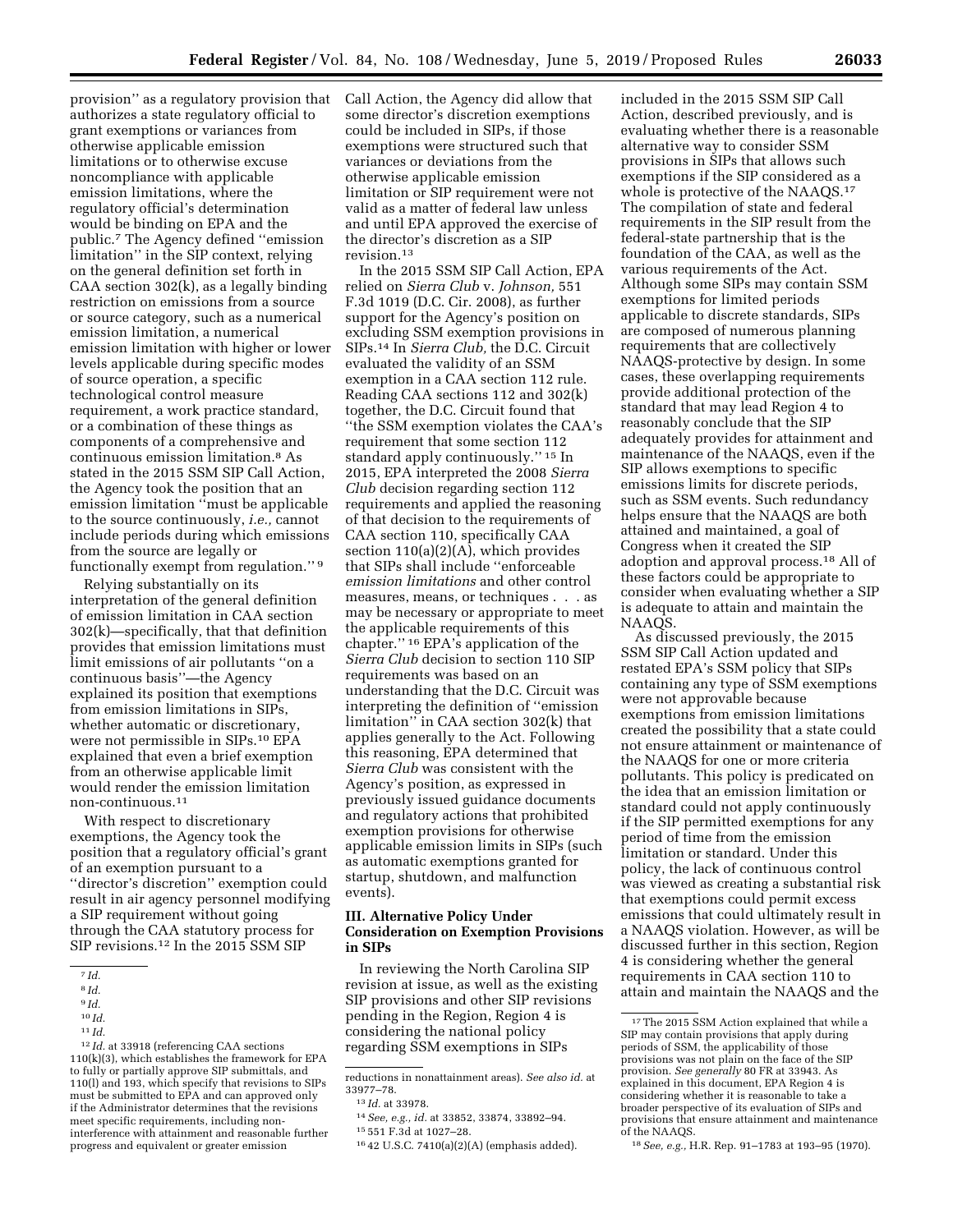inherent flexibilities of the SIP development process create a framework in which a state may be able to ensure attainment and maintenance of the NAAQS notwithstanding the presence of SSM exemptions in the SIP.

As an initial matter, the D.C. Circuit's decision in *Sierra Club* does not, on its face, apply to SIPs and actions taken under CAA section 110. In the 2015 SSM SIP Call Action at 80 FR 33839, EPA took the position that the legal reasoning of the D.C. Circuit's *Sierra Club* decision applied equally to SSM exemptions contained in CAA section 112 rules and in CAA section 110 approved SIPs and relied on that interpretation to support the Agency's position that SSM exemptions were inconsistent with CAA requirements. At the time, the Agency's interpretation was that CAA section 302(k) applied broadly and required that emission limitations under the CAA be continuous as a general matter. *See* 80 FR at 33874. Further consideration of the facts surrounding the SIP revision submitted by the state of North Carolina has shown that an alternative reading of the application of the *Sierra Club*  decision to CAA section 110 is possible and appropriate. Simply stated, while the *Sierra Club* decision did not allow sources to be exempt from complying with CAA section 112 emission limitations during periods of SSM, that finding is not necessarily binding on CAA section 110 and EPA's consideration of SIPs under section 110.

The D.C. Circuit in *Sierra Club*  specifically referred to CAA section 112 when it framed Petitioners' argument and found that the Agency ''constructively reopened consideration of the exemption from section 112 emission standards during SSM events.'' 19 The court's analysis reads the definition of emission limitation and standard at CAA section 302(k) in the context of CAA section 112: ''When sections 112 and 302(k) are read together then, Congress has required that there must be continuous section 112-compliant standards.'' 20 Further, specific to CAA section 112 rules, the court explained, ''[i]n requiring that sources regulated under section 112 meet the strictest standards, Congress gave no indication that it intended the application of MACT standards to vary based on different time periods.'' 21 In *Sierra Club,* the court found that when EPA promulgates standards pursuant to CAA section 112, CAA section 112 compliant standards must apply

21 *Id.* at 1028.

continuously. The stringency of section 112 was thus an important element of the court's decision,22 and the court did not make any statement explicitly applying its holding beyond CAA section 112.

While EPA chose to rely on the *Sierra Club* decision in the 2015 SSM SIP Call Action, the decision itself does not speak to whether the rationale articulated with respect to SSM exemptions in CAA section 112 rules applies to SIPs approved under CAA section 110. As will be discussed below, there may be a reasonable basis to conclude the *Sierra Club* decision does not need to be extended to section 110. CAA section 112 sets forth a prescriptive standard-setting framework; CAA section 110 does not. CAA sections 112 and 110 have different goals and establish different approaches for EPA implementation. Given the *Sierra Club*  decision's singular focus on CAA section 112 standards, and the vastly different purposes and implementation approaches between CAA sections 110 and 112, there may be a reasonable basis for interpreting the decision as only applying to CAA section 112.

CAA section 112 is fundamentally different from CAA section 110(a)(2)(A). Importantly, the court in *Sierra Club*  recognized that Congress intended ''that sources regulated under section 112 meet the strictest standards.'' 23 Under CAA section 112, once a source category is listed for regulation pursuant to CAA section 112(c), the statute directs EPA to use a specific and exacting process to establish nationally applicable, category-wide, technology-based emissions standards under section 112(d).24 Under section 112(d), EPA must establish emission standards for major sources that ''require the maximum degree of reduction in emissions of the hazardous air pollutants subject to this section'' that EPA determines is achievable taking into account certain statutory factors. EPA refers to these rules as ''maximum achievable control technology'' or ''MACT'' standards. The MACT standards for existing sources must be at least as stringent as the average emissions limitation achieved by the best performing 12 percent of existing sources in the category (for which the Administrator has emissions

information) or the best performing five sources for source categories with less than 30 sources. *See* CAA section  $112(d)(3)(A)$  and  $(B)$ . This level of minimum stringency is referred to as the MACT floor. For new sources, MACT standards must be at least as stringent as the control level achieved in practice by the best controlled existing similar source. *See* CAA section 112(d)(3). EPA also must analyze more stringent ''beyond-the-floor'' control options, which consider not only the maximum degree of reduction in emissions of a hazardous air pollutant (HAP), but must take into account costs, energy, and non-air quality health and environmental impacts when doing so.25

In contrast, the CAA sets out a fundamentally different regime with respect to section 110 SIPs, reflecting the principle that SIP development and implementation is customizable for each state's circumstances and relies on the federal-state partnership.26 The CAA sets forth the minimum requirements to attain, maintain, and enforce air quality standards, while allowing each state to identify and effectuate an approach that is appropriate for the sources and air quality challenges specific to each state.27 It is important to note that the NAAQS are levels EPA has identified as safe concentrations of particular pollutants and serve as the targets for regional air-quality planning; they are fundamentally different in nature than the source-specific standards EPA issues under section 112. It may not be appropriate to directly translate the D.C. Circuit's concern that the latter standards must apply ''continuously'' to regulate emissions from a particular source to the context of section 110, where a state's plan may contain a broad range of measures, including limits on multiple sources and source categories' emissions of multiple pollutants—all targeted towards attainment and maintenance of a standard that does not itself directly apply to any one source. Importantly, regardless of how a state constructs its SIP, the NAAQS

<sup>19</sup>*Sierra Club,* 551 F.3d at 1026.

<sup>20</sup> *Id.* at 1027.

<sup>22</sup>*See id.* at 1027 (''Section 112(d) provides that '[e]missions standards' promulgated thereunder must require MACT standards.'') and 1028 (explaining that Congress intended that ''sources regulated under section 112 meet the strictest standards.'').

<sup>23</sup> *Id.* at 1028.

<sup>24</sup>EPA can also set work practices under CAA section 112(h).

<sup>25</sup>*See Cement Kiln Recycling Coal.* v. *EPA,* 255 F.3d 855, 857–58 (D.C. Cir. 2001).

<sup>26</sup>*See, e.g., Virginia* v. *EPA,* 108 F.3d 1397, 1408 (D.C. Cir. 1997) (''EPA 'identifies the end to be achieved, while the states choose the particular means for realizing that end.''') (*quoting Air Pollution Control Dist.* v. *EPA,* 739 F.2d 1071, 1074 (D.C. Cir. 1984)). *See also, e.g.,* H.R. Rep. No. 95– 294, 95th Cong. 1st Sess. at 213 (explaining that for nonattainment areas, Congress intended to ''give the States more flexibility in determining how to protect public health while still permitting reasonable new growth'') (May 12, 1977).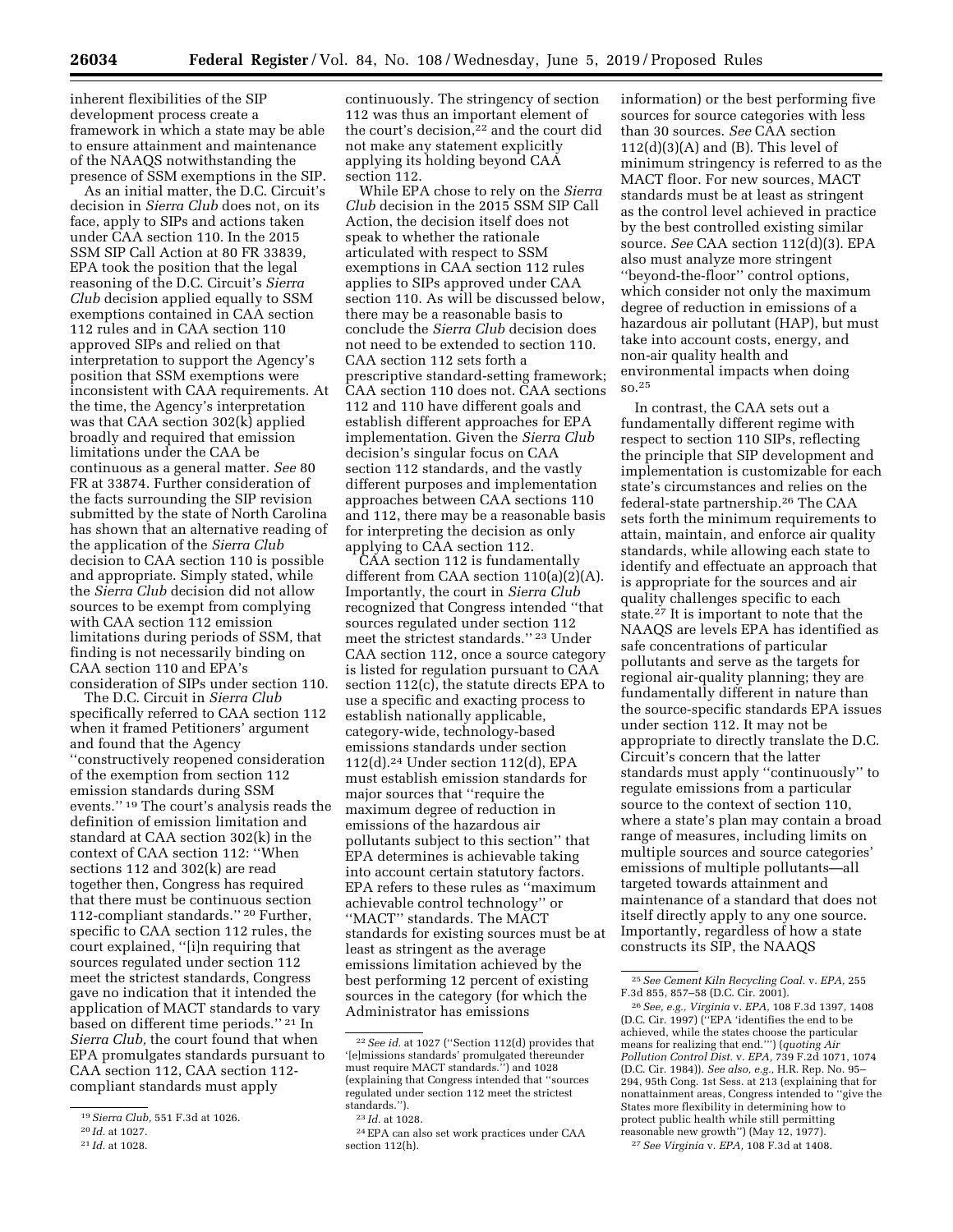themselves are nationally uniform and continuously applicable.

The Fourth Circuit has acknowledged that ''[s]tates are accorded flexibility in determining how their SIPs are structured'' to ensure that the state meets the NAAQS.28 Further, the U.S. Supreme Court has recognized that the CAA gives a state ''wide discretion'' to formulate its plan pursuant to CAA section 110 and went so far as to say that ''the State has virtually absolute power in allocating emission limitations so long as the national standards are met.'' 29 The U.S. Supreme Court has also explained, ''so long as the ultimate effect of a State's choice of emission limitations is compliance with the national standards for ambient air, the State is at liberty to adopt whatever mix of emission limitations it deems best suited to its particular situation."<sup>30</sup> State and federal government divide this responsibility, which results in a balance of state and federal rights and responsibilities. States typically have primary responsibility for determining how and to what extent to regulate sources within the state to comply with NAAQS.31 In fact, EPA has implemented guidance addressing a number of requirements in CAA section 110 and specifically explained that SIPs could satisfy the requirements of CAA section  $110(a)(2)(A)$  by simply ''identify[ing] existing EPA-approved SIP provisions or new SIP provisions . . . that limit emissions of pollutants relevant to the subject NAAQS.'' 32 Given their understanding of emission sources and air quality within their jurisdiction, states are uniquely suited and often well-equipped to determine how best to implement the NAAQS. Just as the environmental and public health concerns faced by each state vary, so too do the requirements in each state's implementation plan.

The statutory text of CAA section 110(a)(2)(A) reflects this cooperative relationship, providing more flexibility

30*Train* v. *Natural Res. Def. Council, Inc.,* 421 U.S. 60, 79 (1975).

31*See, e.g., Mirant Potomac River, LLC* v. *EPA,*  577 F.3d 223, 227 (4th Cir. 2009) (''Under Title I, states have the primary responsibility for assuring that air quality within their borders meets the NAAQS. Title I requires each state to create a State Implementation Plan . . . to meet the NAAQS.'').

32*See* September 13, 2013, Memorandum from Stephen D. Page, ''Guidance on Infrastructure State Implementation Plan (SIP) Elements under Clean Air Act Sections 110(a)(1) and 110(a)(2)'' at page 18.

than the text of CAA section 112, as outlined earlier in this section. CAA section 110(a)(2)(A) generally requires that each SIP shall include ''enforceable emission limitations and other control measures, means, or techniques (including economic incentives such as fees, marketable permits, and auctions of emissions rights), as well as schedules and timetables for compliance, as may be necessary or appropriate to meet the applicable requirements of this chapter.'' 33 EPA has never interpreted this provision to require the type of exacting analysis set forth in CAA section 112, and it may be reasonable for EPA to decide not to apply such an interpretation given the flexibility Congress gave states in section 110. The U.S. Supreme Court has recognized that principles of statutory construction are not so rigid as to necessarily require that the same terminology has the exact same meaning in different parts of the same statute.34 Terms can have ''different shades of meaning,''reflecting ''different implementation strategies'' even when used in the same statute.35 Emphasizing that ''[c]ontext counts,'' the Court explained that ''[t]here is . . . no effectively irrebuttable presumption that the same defined term in different provisions of the same statute must be interpreted identically.'' 36 It is reasonable for the distinct purposes of CAA sections 110 and 112 to guide our interpretation of those provisions, the terms used in those provisions and how the statute-wide definition of those terms may be applied in the different context of those two provisions. In other words, the requirement that the ''emissions standards'' that EPA issues under section 112, *see, e.g.,* section  $112(c)(2)$ , apply continuously may, as the D.C. Circuit held, prevent EPA from providing SSM exemptions in those standards. However, at the same time, it may be reasonable to interpret the concept of continuous ''emission limitations'' in a SIP to not be focused on implementation of each, individual limit, but rather whether the approved SIP, as a whole, operates continuously to ensure attainment and maintenance of the NAAQS.

In addition, CAA section 110(a)(2)(A) requires that SIPs must ''include enforceable emission limitations and other control measures, means, or techniques . . . *as may be necessary or appropriate* to meet the applicable

requirements of this chapter.'' 37 Region 4 is considering whether a state may provide exemptions from emission limits, during which times the emission limit may not apply continuously because the limit is not in effect, so long as the SIP contains a set of emission limitations, control means, or other means or techniques, which, taken as a whole, meet the requirements of attaining and maintaining the NAAQS under Subpart A. A state may be able to demonstrate that a combination of emission limits that apply ''as may be necessary or appropriate'' during normal operations but not during SSM periods and ''other control measures, means, or techniques'' that may exist and remain applicable during periods of SSM in which the exemptions apply such as general duty provisions in the SIP, work practice standards, best management practices, or alternative emission limits—are protective of the NAAQS. Additionally, SIPs typically include entirely separate provisions, such as minor source and major source new source review provisions regulating construction or modification of stationary sources, that also effectively limit emissions of NAAQS pollutants within the state. Thus, as the U.S. Supreme Court explained in *Duke Energy* that a term may be interpreted differently when used in different parts of the same statute, the CAA definition of an emission limitation in section 302(k), when read in the context of section 110, could mean states may, at their discretion, provide exemptions from specific numerical emission limits during periods when it is not practicable or necessary for such limits to apply, so long as the SIP contains other provisions that remain in effect and ensure the NAAQS are protected. Region 4 is considering whether, in some cases, it may be appropriate to approve SIPs containing such exemption provisions if it is reasonable to conclude that the state's overlapping protective requirements sufficiently ensure overall attainment and maintenance of the NAAQS.

EPA has a statutory duty to approve SIP submissions that meet all applicable CAA requirements. If it is reasonable to conclude that a SIP's approach to exemptions is consistent with the requirement to protect attainment and maintenance of the NAAQS, Region 4 is considering that states may include, and EPA may approve, such exemptions in their implementation plans. In such cases, it is recognized that exemptions from emission limitations may provide flexibility to states as they develop

<sup>28</sup>*North Carolina ex rel. Cooper* v. *TVA,* 615 F.3d 291, 299 (4th Cir. 2010).

<sup>29</sup>*See, e.g., Union Elec. Co.* v. *EPA,* 427 U.S. 246, 250 & 267 (1976). *See also id.* at 269 (''Congress plainly left with the States, so long as the national standards were met, the power to determine which sources would be burdened by regulation and to what extent.'').

<sup>33</sup> 42 U.S.C. 7410(a)(2)(A).

<sup>34</sup>*See Envtl. Defense* v. *Duke Energy Corp.,* 549 U.S. 561, 574 (2007).

<sup>35</sup> *Id.* at 574 (citations omitted).

<sup>36</sup> *Id.* at 575–76. 37 42 U.S.C. 7410(a)(2)(A) (emphasis added).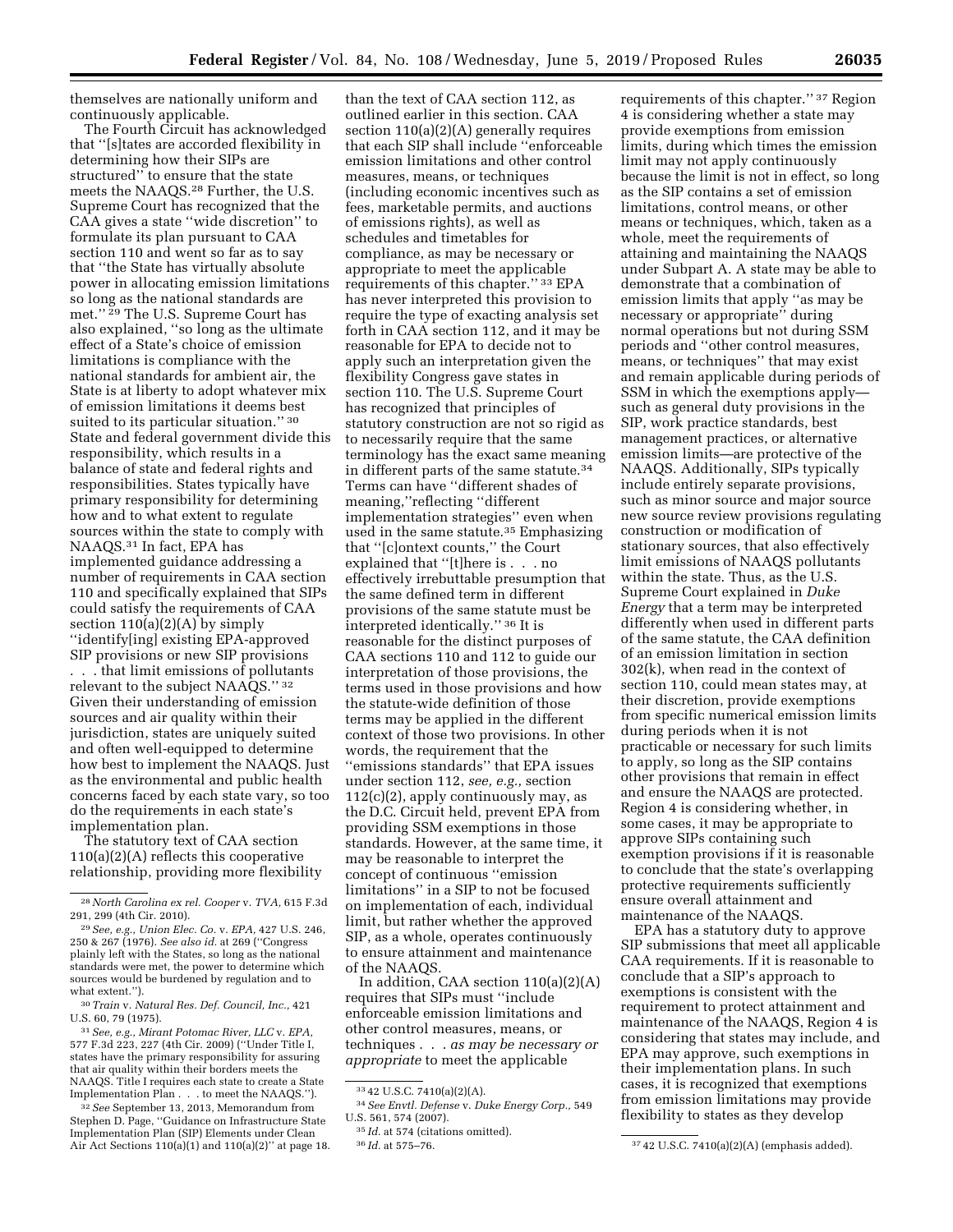robust approaches to air quality protection through a set of planning requirements.

In light of these considerations, there may be instances where automatic exemptions from emission limits for SSM events in a state's implementation plan do not preclude attainment and maintenance of the NAAQS, and thus do not preclude approvability; conversely, if the specific details of an SSM exemptions are such that the Agency cannot reasonably determine that the SIP adequately ensures attainment and maintenance of the NAAQS, the subject SIP revision should not be approved. Any such finding regarding automatic exemptions would require an evaluation of the specific SIP at issue. A finding that automatic exemptions do not interfere with attainment and maintenance of the NAAQS would rely on an evaluation of whether the SIP as a whole contains provisions to ensure that the NAAQS will be sufficiently protected while also providing for exempt periods, and a state could submit information for EPA to evaluate when making such a finding. In addition to reviewing any information provided by the state, EPA can consider other available evidence and provide additional analysis, as necessary, when reviewing SSM emission limitation exemptions in SIPs.

If Region 4 adopts the policy outlined in this section, based on the analysis provided in Section IV below, Region 4 is considering changing the finding from the 2015 SSM SIP Call Action at 80 FR 33840 that certain SIP provisions included in the North Carolina SIP are substantially inadequate to meet CAA requirements. If Region 4 adopts this alternative policy, Region 4 proposes to find that the subject SIP provisions are not inconsistent with CAA requirements.

If adopted, the alternative SSM policy is a policy statement and, thus, would constitute guidance within Region 4. As guidance, this would not bind states, EPA, or other parties, but it would reflect Region 4's interpretation of the CAA requirements. The evaluation of any SIP provision, and that SIP provision's interaction with the SIP as a whole, must be done through noticeand-comment rulemaking.

# **IV. Region 4's Evaluation of the North Carolina SIP and Proposal With Respect to the North Carolina SIP Call**

North Carolina's SIP contains provisions that provide exemptions for emissions exceeding otherwise applicable SIP emission limitations at the discretion of the state agency during malfunctions (15A Admin. Code 2D

.0535(c)) and during startup and shutdown (15A Admin. Code 2D  $.0535(g)$ . In this action, Region 4 is considering adopting an alternative policy regarding SSM exemptions and proposing to find the North Carolina provisions are not substantially inadequate to meet CAA requirements. Therefore, if Region 4 adopts this policy as described previously, Region 4 also proposes to withdraw the SIP call originally issued to North Carolina and published on June 12, 2015.38 As explained more fully below, after considering the SIP as a whole, Region 4 has identified numerous provisions in the North Carolina SIP intended to assure that air quality standards will be achieved. Any provisions providing exemptions for periods of SSM do not alter the applicability of these general SIP provisions.

On June 12, 2015, EPA found 15A N.C. Admin. Code 2D .0535(c) and 15A N.C. Admin. Code 2D .0535(g) were substantially inadequate to meet CAA requirements because they provide exemptions during malfunctions and during startup and shutdown, respectively, for emissions exceeding otherwise applicable SIP emissions limitations at the discretion of the state agency. EPA therefore issued a SIP call pursuant to section 110(k)(5) to North Carolina with respect to these provisions. Region 4 is considering these provisions in light of the considerations set forth above and proposes to withdraw the SIP call for North Carolina with respect to these two provisions. As explained, a holistic review of a SIP may show that there are protective provisions that ensure attainment and maintenance of the NAAQS even though a SIP includes SSM exemptions, and we believe that this result is not precluded by the D.C. Circuit decision in *Sierra Club* v. *Johnson.* 

In analyzing the air quality protections provided by the entirety of the North Carolina SIP, Region 4 believes there may be a reasonable basis to conclude that the SIP provides numerous overlapping planning requirements that are protective of air quality and each individual criteria pollutant NAAQS. In fact, both of the provisions that were included in the 2015 SSM SIP Call for North Carolina include substantial protection of air quality standards within the SIP-called provision itself.

First, the exemption provided at 2D .0535(g) requires that owners or operators use best available control practices when operating equipment to minimize emissions during start-up and shutdown periods. Specifically, it states:

Start-up and shut-down excess emissions during start-up and shutdown shall be considered a violation of the appropriate rule if the owner or operator cannot demonstrate that the excess emissions are unavoidable when requested to do so by the Director. The Director may specify for a particular source the amount, time, and duration of emissions that are allowed during start-up or shut-down. *The owner or operator shall, to the extent practicable, operate the source and any associated air pollution control equipment or monitoring equipment in a manner consistent with best practicable air pollution control practices to minimize emissions during start-up and shutdown.* (Emphasis added).

Even though this provision includes an exemption, it also provides a backstop that requires sources to use the best practicable air pollution control practices to minimize the risk that emissions during startup or shutdown periods that could cause an exceedance or violation of the NAAQS.

Second, the exemption provided at 2D .0535(c) outlines seven criteria that the director will consider when evaluating whether the source qualifies for an emissions limit exemption during a malfunction. Specifically, it states:

Any excess emissions that do not occur during start-up or shut down shall be considered a violation of the appropriate rule unless the owner or operator of the source of the excess emissions demonstrates to the director, that the excess emissions are the result of a malfunction. To determine if the excess emissions are the result of a malfunction, the director shall consider, along with any other pertinent information, the following:

(1) The air cleaning device, process equipment, or process has been maintained and operated, to the maximum extent practicable, in a manner consistent with good practice for minimizing emissions;

(2) Repairs have been made in an expeditious manner when the emission limits have been exceeded;

(3) The amount and duration of the excess emissions, including any bypass have been minimized to the maximum extent practicable;

(4) All practical steps have been taken to minimize the impact of the excess emissions on ambient air quality;

(5) The excess emissions are not part of a recurring pattern indicative of inadequate design, operation, or maintenance;

(6) The requirements of Paragraph (f) of the Regulation have been met; and

(7) If the source is required to have a malfunction abatement plan, it has followed that plan.

All malfunctions shall be repaired as expeditiously as practicable. However, the director shall not excuse excess emissions

<sup>38</sup>*See* 80 FR at 33964.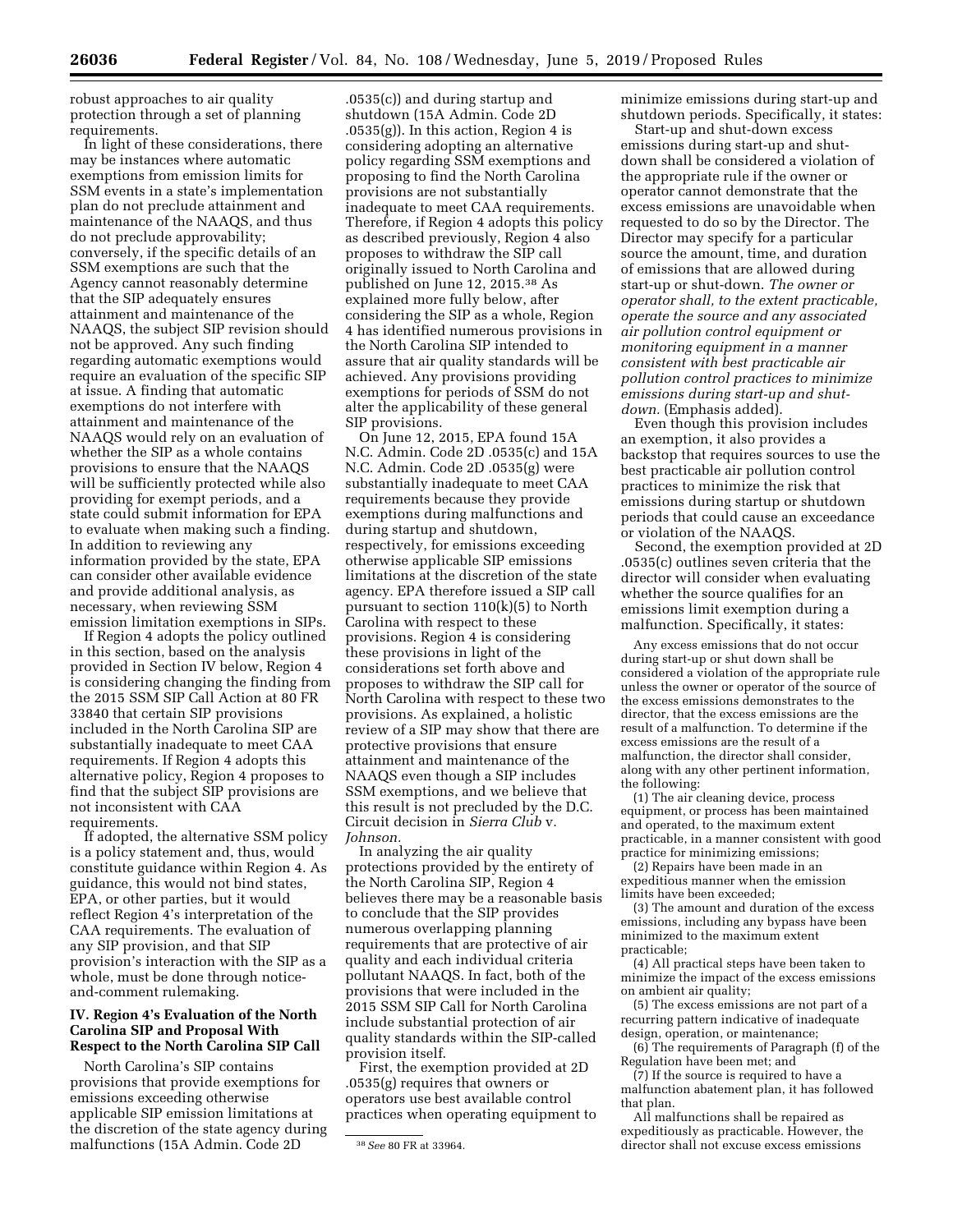caused by malfunctions from a source for more than 15 percent of the operating time during each calendar year.

The existence of these specific criteria themselves provide additional protections of the NAAQS because factors considered by the director include whether sources minimize emissions and limit the extent of emissions which could occur to the greatest extent practicable. Additionally, the provision itself establishes bounds on a source's ability to employ this exemption, since it prohibits the director from excusing excess emissions from a source due to malfunctions for more than 15 percent of the operating time. This limitation reasonably minimizes the risk that excess emissions from malfunctions would contribute to a NAAQS exceedance or violation.

Apart from the SIP-called provisions discussed previously, the North Carolina SIP also contains numerous overlapping requirements providing for protection of air quality and the NAAQS, which generally control emissions of NAAQS pollutants. First, 15A N.C. Admin. Code 02D .0502, which is included in the North Carolina SIP and addresses emission control standards generally, provides: ''The purpose of the emission control standards set out in this Section is to establish maximum limits on the rate of emission air contaminants into the atmosphere. All sources shall be provided with the maximum feasible control.'' *See* 40 CFR 52.1770(c)(1). The requirement for ''maximum feasible control'' on all sources applies at all times, including periods of startup and shutdown. Thus, by requiring sources to be subject to emission control standards established at the maximum feasible level of control, the SIP ensures that air quality in the State will be protected to the highest degree possible. This guiding purpose broadly applies to the emission control standards in Section .0500 of the North Carolina SIP. North Carolina confirmed as much in their comment letter on EPA's 2015 SSM policy, explaining that the State's requirement that sources implement "maximum feasible control" is one of the provisions of the SIP that ''provide assurances that air quality and emission standards will be achieved.'' In light of the flexibility in CAA section 110(a)(2)(A) and SIP development generally, we think it is reasonable for North Carolina to develop an overall emissions control approach that requires all sources to implement maximum feasible controls even though sources may be exempt from particular, otherwise applicable emission standards during some smaller subset of SSM periods.

Second, the North Carolina SIP includes general provisions that require sources not to operate in such a way as to cause NAAQS violations. 15A N.C. Admin. Code 02D .0501(e) directs all sources to operate in a manner that does not cause any ambient air quality standard to be exceeded at any point beyond the premises on which the source is located, despite the SIP containing SSM exemptions for emission limitations. 15A N.C. Admin. Code 2D. 0501(e) states:

In addition to any control or manner of operation necessary to meet emission standards in this Section, any source of air pollution shall be operated with such control or in such manner that the source shall not cause the ambient air quality standards of Section .0400 of this Subchapter to be exceeded at any point beyond the premises on which the source is located. When controls more stringent than named in the applicable emission standards in this Section are required to prevent violation of the ambient air quality standards or are required to create an offset, the permit shall contain a condition requiring these controls.

Accordingly, even if the SIP contains exemptions from specific emission limits during SSM events, this provision ensures that the source at issue must ensure that none of its emissions cause a NAAQS exceedance or violation.

Third, the North Carolina SIP provides additional assurances that sources will prevent and correct equipment failures that could result in excess emissions by requiring utility boilers (and any source with a history of excess emissions, as determined by the director) to have a malfunction abatement plan approved by the director. Utility boilers in North Carolina contribute to a significant portion of the point source pollutant emissions in the State.39 15A N.C. Admin. Code 02D .0535(d) states:

All electric utility boiler units subject to a rule in this section shall have a malfunction abatement plan approved by the director. In addition, the director may require any source that he has determined to have a history of excess emissions to have a malfunction abatement plan approved by the director. The malfunction plans of electric utility boiler units and of other sources required to have them shall be implemented when a malfunction or other breakdown occurs. The purpose of the malfunction abatement plan is to prevent, detect, and correct malfunctions or equipment failures that could result in excess emissions. . . .

The provision also identifies minimum requirements for a malfunction abatement plan. Although specific to electric utility boilers (and other sources as required by the Director), this SIP provision ensures that subject units are taking steps to prevent, detect, and correct malfunctions, even if an SSM exemption applies. This provision serves to limit any excess emissions that could result from such events, thus limiting the chance that excess emissions would result in a NAAQS exceedance or violation.

Fourth, the North Carolina SIP provides general provisions to reduce airborne pollutants and to prevent NAAQS exceedances beyond facility property lines, despite the SIP containing SSM exemptions for emission limitations, for particulates from sand, gravel, or crushed stone operations (at 15A N.C. Admin. Code 2D .0510(a)) and from lightweight aggregate operations (at .0511(a)):

The owner or operator of a [. . .] operation shall not cause, allow, or permit any material to be produced, handled, transported or stockpiled without taking measures to reduce to a minimum any particulate matter from becoming airborne to prevent exceeding the ambient air quality standards beyond the property line for particulate matter, both PM<sub>10</sub> and total suspended particulates.

And in a similar manner, the North Carolina SIP includes general provisions to reduce airborne pollutants and to prevent NAAQS exceedances beyond facility property lines for particulates from wood products finishing plants (at 15A N.C. Admin. Code 2D .0512):

A person shall not cause, allow, or permit particulate matter caused by the working, sanding, or finishing of wood to be discharged from any stack, vent, or building into the atmosphere without providing, as a minimum for its collection, adequate duct work and properly designed collectors, or such other devices as approved by the commission, and in no case shall the ambient air quality standards be exceeded beyond the property line.

Accordingly, even if the SIP contains exemptions from specific emission limits during SSM events, these provisions ensure that the source at issue must ensure that none of its emissions cause a NAAQS exceedance or violation.

Fifth, the North Carolina SIP provides a general requirement at 15A N.C. Admin. Code 2D .0521(g) for sources that operate COMS that ''[i]n no instance shall excess [opacity] emissions exempted under this Paragraph cause or contribute to a violation of any emission standard in this Subchapter or 40 CFR part 60, 61, or 63 or any ambient air quality

<sup>39</sup>For example, utility boilers in North Carolina contribute approximately 24 percent of PM<sub>10</sub> emissions,  $66$  percent of  $SO<sub>2</sub>$  emissions, and 47 percent of  $NO<sub>x</sub>$  emissions from total point sources in the State. *See* spreadsheet titled ''NC 2014 NEI Summary'' in the docket for this action.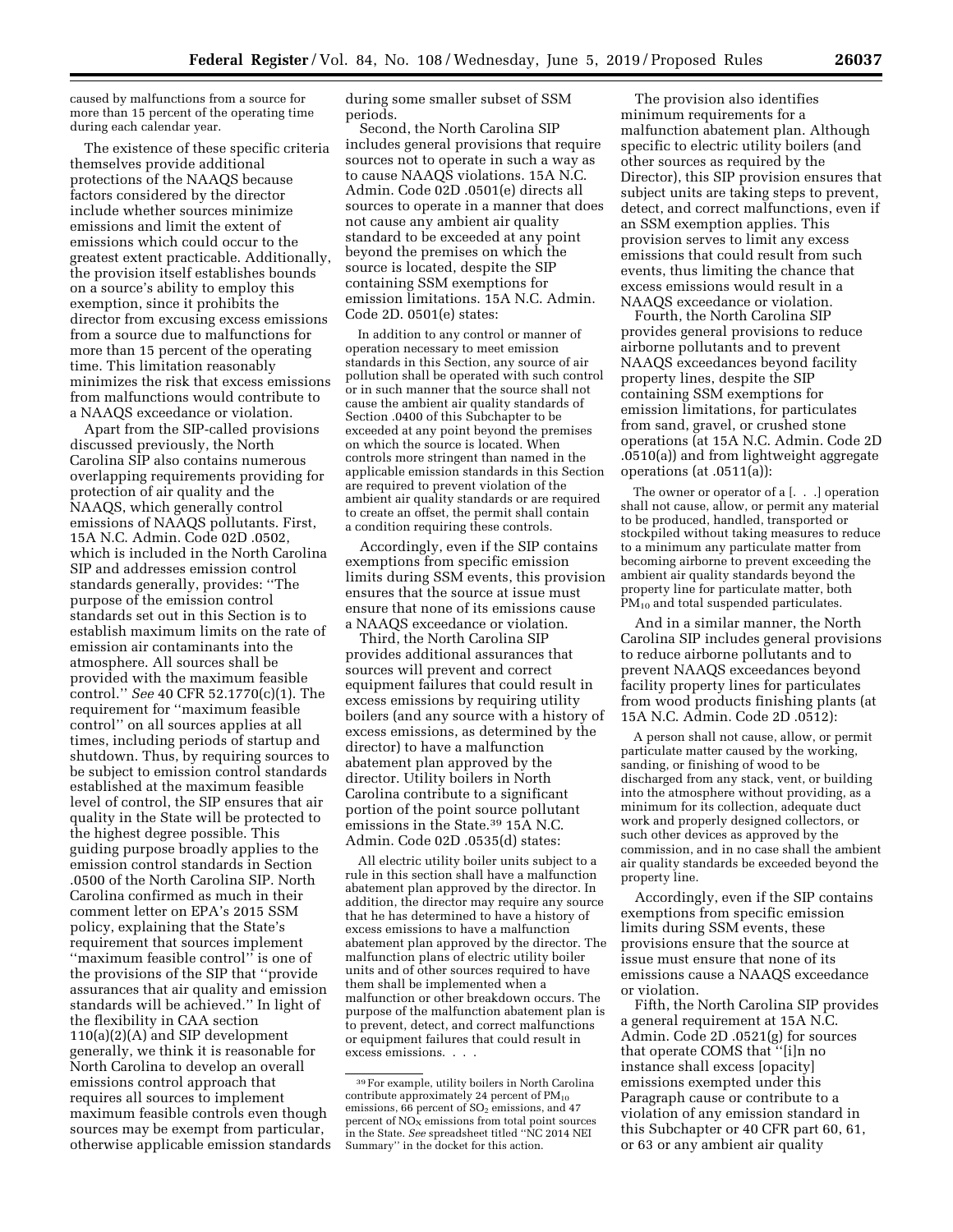standard in Section 15A N.C. Admin. Code 2D.0400 or 40 CFR part 50.'' Each of these provisions ensures that emissions are minimized to protect air quality, independent of an SSM exemption that may also apply. Further, as recognized by this provision, federal standards in 40 CFR parts 60, 61, and 63 applicable to the source apply and regulate sources emissions and operation, regardless of any SSM exemption in the SIP.

Finally, we note that the SIP includes an overall strategy for bringing all areas into compliance with the NAAQS for all pollutants regulated by the CAA. On September 26, 2011 (76 FR 59250), Region 4 approved into the SIP significant  $NO<sub>X</sub>$  and  $SO<sub>2</sub>$  emission limitations from the North Carolina Clean Smokestacks Act (NCCSA). This state law became effective in 2007 and set caps on  $NO<sub>X</sub>$  and  $SO<sub>2</sub>$  emissions from public utilities operating coal-fired power plants in the State that cannot be met by purchasing emissions credits. *See* 40 CFR 52.1781(h). The NCCSA resulted in permanent emission reductions that helped nonattainment areas in the State achieve attainment of the 1997 Annual PM<sub>2.5</sub> NAAQS.<sup>40</sup> Thus, even if a source could avail itself of an SSM exemption for certain emissions, its total emissions must fit within the utility-wide cap for the State provided under a law adopted as part of a comprehensive plan for improving air quality in North Carolina.

In addition to the general SSM exemption issues discussed previously, in the 2015 SSM SIP Call Action, EPA also raised concerns that North Carolina's 15A N.C. Admin. Code 2D .0535(c) and 15A N.C. Admin. Code 2D .0535(g) are examples of what EPA referred to as ''director's discretion'' exemptions. These SIP provisions identify between five and seven criteria that the Director of North Carolina Department of Environmental Quality will evaluate to determine whether excess emissions resulting from a malfunction or startup and shutdown, respectively, are a violation of the given standard. In the 2015 SSM SIP Call Action, EPA took the position that these

director's discretion provisions were also problematic because they allow air agency personnel to modify existing SIP requirements under certain conditions, which essentially constituted a variance from an otherwise applicable emission limitation. EPA considered director's discretion provisions to effectively permit impermissible SIP revisions by allowing air agency personnel to make unilateral decisions on an *ad hoc* basis regarding excess emissions during SSM events and, thus, as not in compliance with the necessary process required for SIP revisions.<sup>41</sup>

Acknowledging those concerns, we now consider finding that director's discretion SSM exemptions may not necessarily make a SIP substantially inadequate to meet CAA requirements.42 As explained, *supra* in section III, in certain circumstances, Region 4 is considering adopting a policy that automatic exemptions during periods of SSM may not be inherently inconsistent with CAA section 110(a)(2)(A). Because automatic SSM exemptions may not necessarily render the SIP inadequate, Region 4 is considering also finding that director's discretion exemptions also may not necessarily render the SIP inadequate. Further, consistent with the perspective being evaluated by Region 4 that SIPs can generally protect against NAAQS violations and that SIP provisions containing SSM exemptions may not be inconsistent with CAA requirements, Region 4 has reviewed EPA's 2015 interpretation and is considering that director's discretion provisions may not constitute an improper SIP revision. If a director's discretion provision establishes a framework for when and how an air agency director may determine that SSM excess emissions do not constitute a violation, and that framework was approved into the SIP after going through a public process, any action by the director consistent with the provision would simply be acting in accordance with the SIP-approved provisions; it would not be an unlawful revision of the SIP.

Given the specific criteria contained within them, director's discretion provisions would likely excuse emissions in more limited circumstances than automatic exemptions. Accordingly, the same reasoning that supports our potential position that automatic exemptions in SIPs may not be inconsistent with the

CAA also informs our potential position that the director's discretion provisions in the North Carolina SIP that were SIPcalled in the 2015 SSM SIP Call may not be inconsistent with the CAA. This potential finding would be predicated on a holistic finding that included consideration of all of the provisions in the North Carolina SIP. Relevant to this evaluation, as discussed previously, the North Carolina SIP includes provisions that provide for sources to be operated in a manner that does not cause an exceedance or violation of the NAAQS, and that requirement is not displaced by this director's discretion exemption. The North Carolina director's discretion provisions outline the conditions under which air agency personnel can make a factual decision that SSM emissions do not constitute a violation, and that limitation is part of Region 4's holistic consideration of the SIP. The SIP, as approved, provides air agency personnel with the framework and authority to exempt excess emissions from being a violation. Because that allowance is approved into the SIP, and the SIP provisions went through a public comment period prior to EPA's final action to approve the SIP, Region 4 is evaluating whether acting in accordance with these approved provisions would not constitute unlawful SIP revisions.

As part of the 2015 SSM SIP Call Action, EPA issued CAA section 110(k)(5) SIP calls to a number of states, including North Carolina regarding provisions 15A N.C. Admin. Code 2D .0535(c) and 15A N.C. Admin. Code 2D .0535(g).43 In the 2015 SSM SIP Call Action, the Agency explained that it would evaluate any pending SIP submission or previously approved submission through notice-andcomment rulemaking and, as part of that action, determine whether a given SIP provision is consistent with CAA requirements and applicable regulations.44 Proposed re-evaluations on those issues are part of this noticeand-comment action.

As discussed, the North Carolina SIP contains numerous provisions that work in concert and provide redundancy to protect against a NAAQS exceedance or violation, even if an SSM exemption provision also applies. Therefore, based on an analysis of the multiple provisions contained in the North Carolina SIP that are designed to be protective of the NAAQS, Region 4 proposes to conclude that it is reasonable for the North Carolina air agency director to be able to exclude qualifying periods of excess emissions

<sup>40</sup>*See Approval and Promulgation of Implementation Plans and Designation of Areas for Air Quality Planning Purposes; North Carolina: Redesignation of the Hickory-Morganton-Lenoir 1997 Annual Fine Particulate Matter Nonattainment Area to Attainment; Proposed Rule,*  76 FR 58210,58217 (September 20, 2011), and *Approval and Promulgation of Implementation Plans and Designation of Areas for Air Quality Planning Purposes; North Carolina: Redesignation of the Greensboro-Winston Salem-High Point 1997 Annual Fine Particulate Matter Nonattainment Area to Attainment; Proposed Rule,* 76 FR 59345,59352 (September 26, 2011).

<sup>41</sup>*See* 80 FR at 33977 and 33978.

<sup>42</sup>*See Texas* v. *EPA,* 690 F.3d 670 (5th Cir. 2012); *Luminant Generation Co.* v. *EPA,* 675 F.3d 917 (5th Cir. 2012) (vacating and remanding EPA's disapproval of discretionary SIP provisions).

<sup>43</sup>*See* 80 FR at 33964.

<sup>44</sup> *Id.* at 33976.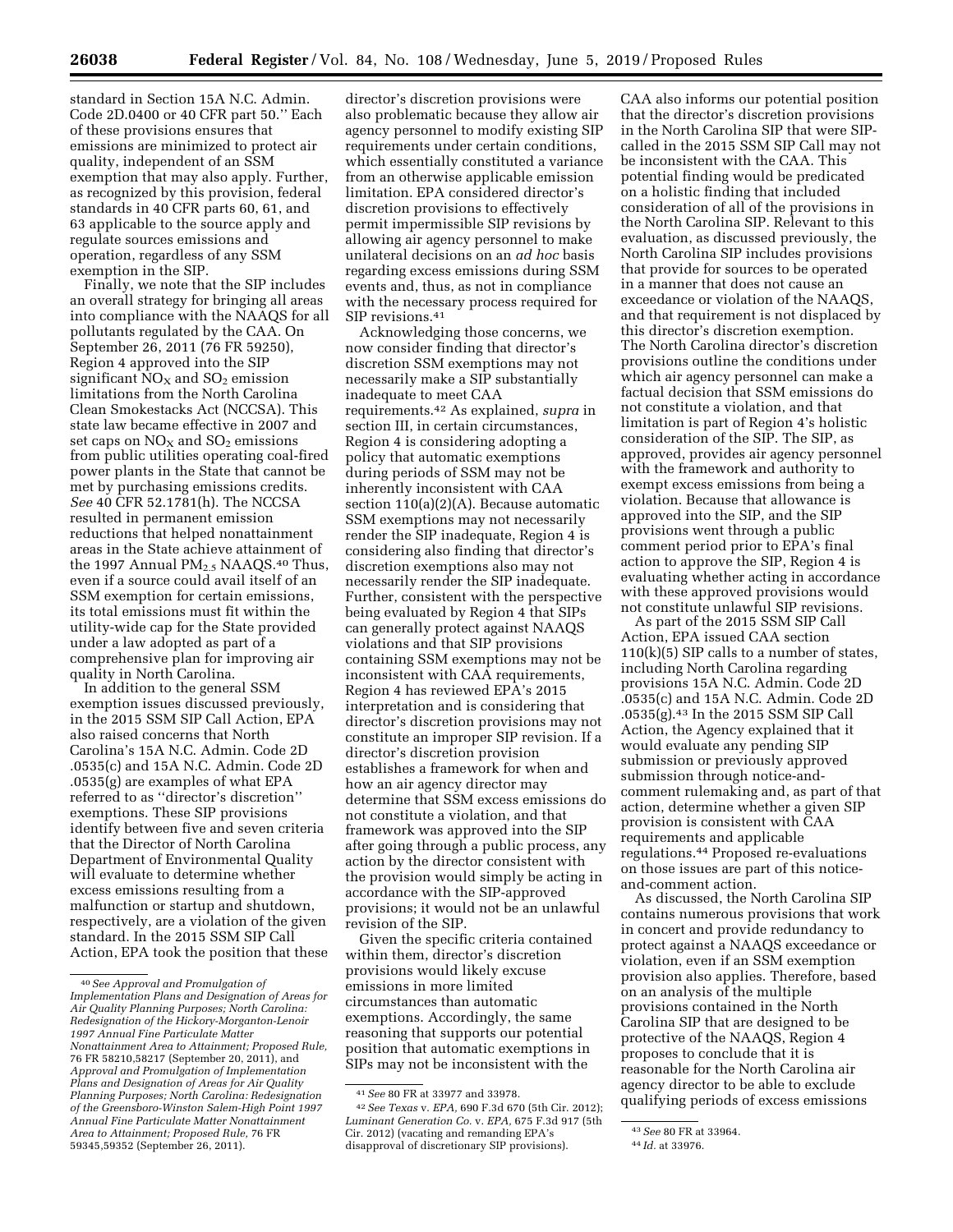during periods of SSM without posing a significant risk to attainment or maintenance of the NAAQS. Consistent with the alternative policy being considered, set forth above, Region 4 has reviewed the applicability of the SIP call previously issued to North Carolina, including EPA's specific evaluation of the State's subject SIP, and, if that policy is adopted, proposes to withdraw the SIP call that was issued in the 2015 SSM SIP action with respect to 15A N.C. Admin. Code 2D .0535(c) and 15A N.C. Admin. Code 2D .0535(g).

EPA's CAA regulations allow EPA Regions to take actions that interpret the CAA in a manner inconsistent with national policy when the Region seeks and obtains concurrence from the relevant EPA Headquarters office. Pursuant to EPA's regional consistency regulations at 40 CFR 56.5(b), the Acting Region 4 Regional Administrator sought and obtained concurrence from the relevant office in EPA's Office of Air and Radiation to propose an action that outlines an alternative policy that is inconsistent with the national EPA policy, most recently articulated in the 2015 SSM SIP Action, on provisions exempting emissions exceeding otherwise applicable SIP limitations during periods of unit startup, shutdown and malfunction at the discretion of the state agency and propose action consistent with that alternative policy. The concurrence request memorandum is included in the public docket for this action.

# **V. Region 4's Proposal To Approve North Carolina's June 5, 2017, SIP Revision**

On September 18, 2001, North Carolina submitted a new rule section regarding the control of  $NO<sub>x</sub>$  emissions from large stationary combustion sources to Region 4 for approval into its SIP.45 The rule section—15A N.C. Admin. Code 02D .1400—contains Rule .1423 (''Large Internal Combustion Engines'') as well as other rules not related to today's proposed action. On August 14, 2002, North Carolina submitted to Region 4 a SIP revision with changes to its Section 1400  $NO_X$ rules, including several changes to Rule .1423. Region 4 did not act on the August 14, 2002, submittal. However, on December 27, 2002, Region 4 approved the portion of North Carolina's September 18, 2001, SIP revision incorporating Rule .1423. *See*  67 FR 78987.

On June 5, 2017, North Carolina withdrew its August 14, 2002, SIP revision and resubmitted identical changes to Rule .1423 as a SIP revision as well as the changes to the other rules contained in the original 2002 SIP revision.46 47 The State provided this resubmission in response to a Region 4 request for a version of the rule that highlights, using redline-strikethrough text, the State's proposed revisions to the federally approved rule. The June 5, 2017, SIP revision relies on the hearing record associated with the August 14, 2002, SIP revision 48 because the revised rule text is the same.

#### *A. Summary of North Carolina's June 5, 2017, SIP Revision Changes to Rule .1423*

As mentioned previously, North Carolina's June 5, 2017, SIP revision includes several changes to Rule .1423. These changes relate to the rule paragraphs on Applicability, Emission limitation, Adjustment, Compliance determination and monitoring, Reporting requirements, and Recordkeeping requirements, as described below.

• Rule .1423(a), ''Applicability.'' North Carolina modified Rule .1423(a) by clarifying that Rule .1423 does not apply to an internal combustion (IC) engine of the four specific types listed in the rule if it is subject to prevention of significant deterioration (PSD) or nonattainment new source review (NNSR).

• Rule .1423(b), ''Emission limitation.'' North Carolina corrected Rule .1423(b) by stating that the owner or operator of a stationary IC engine "shall *not* cause" NO<sub>X</sub> emissions in excess of the rule limits instead of "shall cause"  $NO<sub>X</sub>$  emissions in excess of those limits.

• Rule .1423(c), "Adjustment." North Carolina corrected Rule .1423(c) by changing the word ''Paragraphs'' to ''Paragraph.''

• Rule .1423(d), ''Compliance determination and monitoring.'' North Carolina modified subparagraph (1) of Rule .1423(d) (Rule .1423(d)(1)) and subparagraph (2) of Rule .1423(d) (Rule  $.1423(d)(2)$ ) as follows:

—Rule .1423(d)(1) is revised to add that data obtained from a continuous

emissions monitoring system (CEMS) and used to determine compliance with this rule must meet the applicable requirements specified in ''.1404 of this Section'' as well as the applicable part 60 requirements.

—Rule .1423(d)(2) is revised to change the conditions in which an owner or operator of a subject IC engine may use an alternative compliance determination method. Rather than being based on the State finding that the procedure can ''measure emissions of nitrogen oxides as accurately and precisely as the continuous emission monitoring system required under Subparagraph (1) of this Paragraph,'' the revised language reads ''show the compliance status of the engine.''

• Rule .1423(e), ''Reporting requirements.'' North Carolina modified Rule .1423(e) by adding the missing word ''shall'' to clarify that the owner or operator of a subject source must submit  $NO<sub>x</sub>$  emission reports and by revising the language to clarify that the ozone season ends September 30 of each year.

• Rule .1423(f), "Recordkeeping requirements.'' North Carolina modified Rule  $.1423(f)(7)(A)$  to clarify that, when  $NO<sub>x</sub>$  standards are exceeded by a unit equipped with a CEMS, records must be kept that identify the reason for the ''excess emissions,'' the action taken to correct the ''excess emissions,'' and the action taken to prevent similar future ''excess emissions'' from occurring.

*B. Region 4's Analysis of North Carolina's June 5, 2017, SIP Revision Changes to Rule .1423* 

Region 4 has reviewed North Carolina's changes to Rule .1423, ''Large Internal Combustion Engines,'' in the State's June 5, 2017, SIP revision and is proposing to approve these changes as discussed below.

• Rule .1423(a), ''Applicability.'' Rule .1423(a) states that Rule .1423 applies to four listed types of IC engines that are subject to Rule .1418 (''New Electric Generating Units, Large Boilers, and Large I/C Engines'') and that were permitted after October 30, 2000. North Carolina's June 5, 2017, revision modifies Rule .1423(a) to clarify that Rule .1423 applies to those IC engines which are ''not subject to Rule .0530 (prevention of significant deterioration) or Rule .0531 (nonattainment area major new source review).'' This revision reflects the current language of Rule .1418, which requires that IC engines subject to PSD/NNSR must, in most cases, comply with those SIP provisions

<sup>45</sup>See Rule .1402—''Applicability'' and the definition of ''source'' in Rule .1401 for the scope of this rule section.

<sup>46</sup>Region 4 is considering the other rule changes through a separate rulemaking.

<sup>47</sup>On June 28, 2018, North Carolina supplemented its June 5, 2017, submittal to acknowledge that Rules .1413 and .1414 are not in the SIP. This supplement is not relevant to this action.

<sup>48</sup>North Carolina held public hearings on May 21, 2001, and June 5, 2001, to accept comments on the rule changes contained in the August 14, 2002, SIP revision.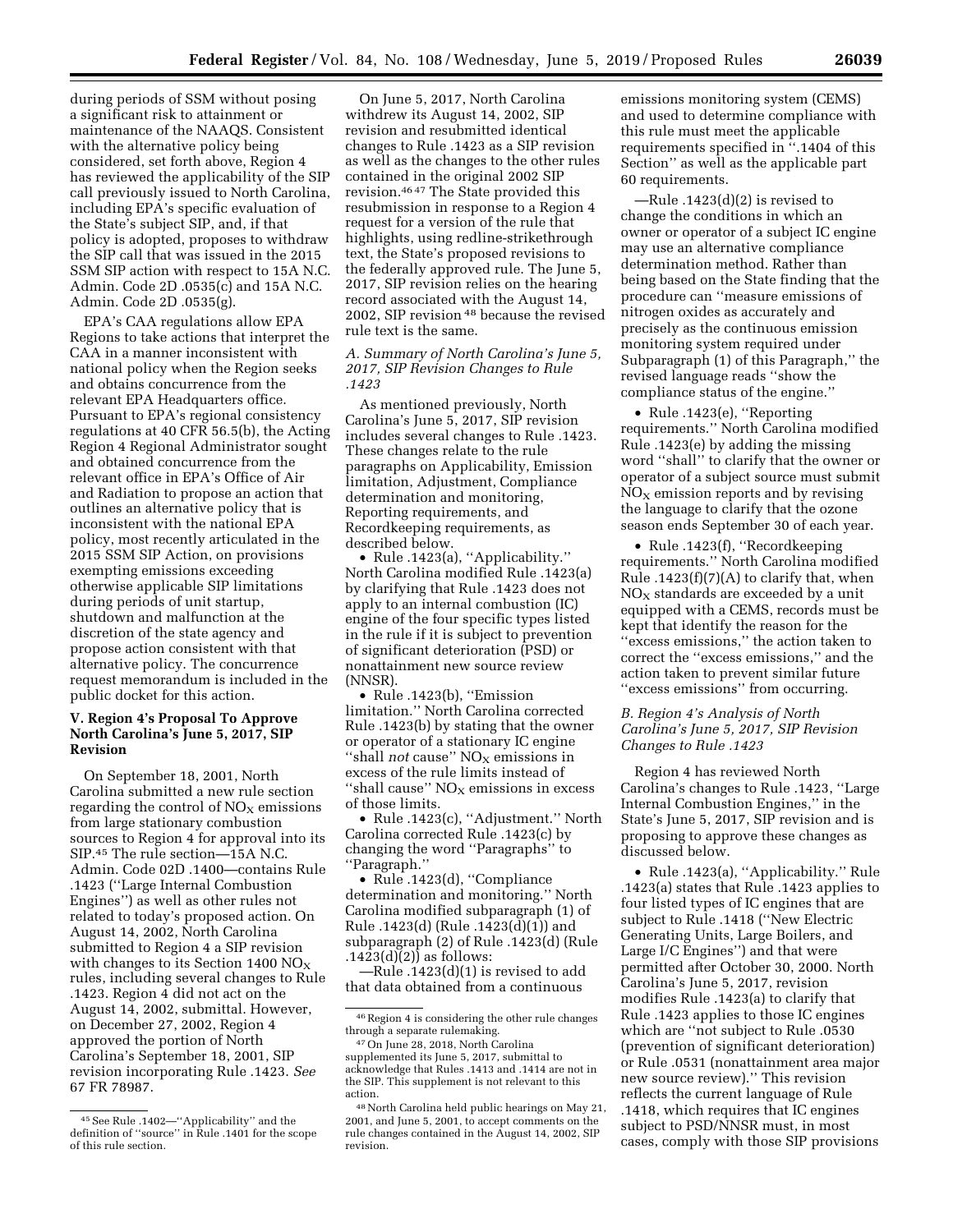rather than the requirements of Rule .1423.49

• Rule .1423(b), ''Emission limitations.'' North Carolina corrected Rule .1423(b) by stating that the owner or operator of a stationary IC engine ''shall *not* cause'' (rather than ''shall cause")  $NO<sub>x</sub>$  emissions in excess of the specified  $NO<sub>x</sub>$  limits. This change corrects a typographical error and is consistent with applicable requirements of the CAA and its implementing regulations.

• Rule .1423(c), "Adjustment." North Carolina corrected Rule .1423(c) by changing the word ''Paragraphs'' to ''Paragraph.'' This change corrects a typographical error and is consistent with applicable requirements of the CAA and its implementing regulations.

• Rule  $.1423(d)(1)$ , "Compliance determination and monitoring.'' North Carolina modified Rule .1423(d)(1) to ensure that CEMS data used for determination of compliance with this rule meet applicable SIP requirements as well as Federal requirements. Rule .1423(d)(1) of the State's current federally approved SIP provides that the owner or operator of a subject IC engine shall determine compliance using ''a [CEMS] which meets the applicable requirements of Appendices B and F of 40 CFR part 60, excluding data obtained during periods specified in Paragraph (g) of this Rule.'' The rule revision inserts ''and .1404 of this Section'' following the word ''Rule'' in this text to ensure that the CEMS used to obtain compliance data must meet the applicable requirements specified in Rule .1404 (in particular, Paragraphs  $(d)(2)$  and  $(f)(2)$  of Rule .1404) as well as the applicable part 60 requirements since those provisions specify additional federal requirements for obtaining CEMS data. In a letter dated February 22, 2019 (included in the docket for this proposed rulemaking), NC DAQ stated:

The DAQ's intention in 15A N.C. Admin. Code 02D .1423(D)(1) is to cross-reference 15A N.C. Admin. Code 02D .1404, *Recordkeeping: Reporting: Monitoring:,*  Paragraphs  $(d)(2)$  and  $(f)(2)$  since these provisions specify additional federal requirements for continuous emissions monitoring systems. The DAQ does not

interpret the new cross-reference to 15A N.C. Admin. Code 02D .1404 to be part of the preceding exclusionary language.

Paragraph (g) of Rule .1423 provides that the emission standards therein do not apply during periods of ''(1) start-up and shut-down periods and periods of malfunction, not to exceed 36 consecutive hours; (2) regularly scheduled maintenance activities.'' As discussed in Section IV in this document, Region 4 proposes to find that the provisions of Rule .1423(g), when considered in conjunction with other elements in the North Carolina SIP, are sufficient to provide adequate protection of the NAAQS. North Carolina has bounded the time during which a source can employ this exemption, minimizing the potential that any excess emissions during these periods would cause or contribute to a NAAQS exceedance or violation. Therefore, the exemption, which allows for emission standards of the rule to not apply during periods of startup, shutdown, and malfunction of up to 36 consecutive hours, or maintenance, is not inconsistent with the requirements of the CAA section 110.

• Rule .1423(d)(2), ''Compliance determination and monitoring.'' North Carolina modified Rule .1423(d)(2) to standardize the existing exclusions with those of other rules of the approved SIP. Rule .1423(d)(2) of the State's current federally approved SIP provides, as an alternative to CEMS, that a source may determine compliance using ''an alternate calculat[ion] and recordkeeping procedure based on actual emissions testing and correlation with operating parameters.'' The current rule qualifies this option as follows:

To use the alternative procedures under Subparagraph (2) of this Paragraph, the owner or operator shall demonstrate to the Director that the alternative procedure can measure emissions of nitrogen oxides as accurately and precisely as the continuous emission monitoring system required under Subparagraph (1) of this Paragraph. The installation, implementation, and use of this alternate procedure shall be approved by the Director before it may be used. The Director may approve the alternative procedure if he finds that it can measure emissions of nitrogen oxides as accurately and precisely as the continuous emission monitoring system required under Subparagraph (1) of this Paragraph.

The rule revision deletes the first sentence of this qualification language and revises the condition of the third sentence to provide that the Director may approve the alternative procedure if he finds that it can ''show the compliance status of the engine'' (rather than a finding that the alternative

procedure can ''measure emissions of nitrogen oxides as accurately and precisely as the continuous emission monitoring system required under Subparagraph (1) of this Paragraph''). Region 4 notes that this language revision is consistent with language already approved in the SIP at Rule .1409(e) for certain internal combustion engines.

• Rule .1423(e), ''Reporting requirements.'' North Carolina modified Rule .1423(e) by adding the missing word ''shall'' to clarify that owner or operator of a subject source must submit  $NO<sub>x</sub>$  emission reports and by revising language to clarify that the ozone season ends September 30 of each year. These changes are needed to correct a typographical error and to add clarity to the existing provision.

• Rule .1423(f), ''Recordkeeping requirements.'' North Carolina modified subparagraph  $(7)(A)$  of Rule .1423(f) by replacing the word ''exceedance'' with ''excess emissions'' in three instances. The change clarifies that, when  $NO<sub>x</sub>$ standards are exceeded by a unit equipped with a CEMS, records must be kept that identify the reason for the ''excess emissions,'' the action taken to correct the ''excess emissions,'' and the action taken to prevent similar future ''excess emissions'' from occurring. This change provides clarification to the regulated community since ''excess emissions'' is defined in the State's rules on  $NO<sub>X</sub>$  emissions, under Rule .1401 (''Definitions''), and ''exceedance'' is not.

Region 4 is proposing, if the policy outlined *supra* in section III is adopted, to determine that these changes to the North Carolina SIP are consistent with CAA requirements.

### **VI. Incorporation by Reference**

In this document, Region 4 is proposing to include in a final EPA rule regulatory text that includes incorporation by reference. In accordance with requirements of 1 CFR 51.5, Region 4 is proposing to incorporate by reference the North Carolina regulation 15 N.C. Admin. Code 02D .1423—''Large Internal Combustion Engines,'' modified to clarify applicability, correct typos, standardize exclusions, clarify that alternative compliance methods must show compliance status of the engine, clarify by adding the word ''shall'' and revising language to better define ozone season, and clarify that CEMS records must identify the reason for, the action taken to correct, and the action taken to prevent excess emissions, state effective on July 15, 2002.

 $^{49}\rm{Rule}$  .1418 establishes  $\rm{NO_{X}}$  emission limits for, among other types of units, new large internal combustion engines permitted after October 31, 2000. This rule provides that a new large internal combustion engine must comply with Rule .1423 if it is not covered under Rule .0530 (PSD) or .0531 (NNSR). This rule also stipulates that if a new large internal combustion engine is covered under Rule .0530 (PSD), it shall comply with the Rule .1423 requirements or the best available control technology requirements of .0530 (PSD), whichever requires the greater degree of reduction.